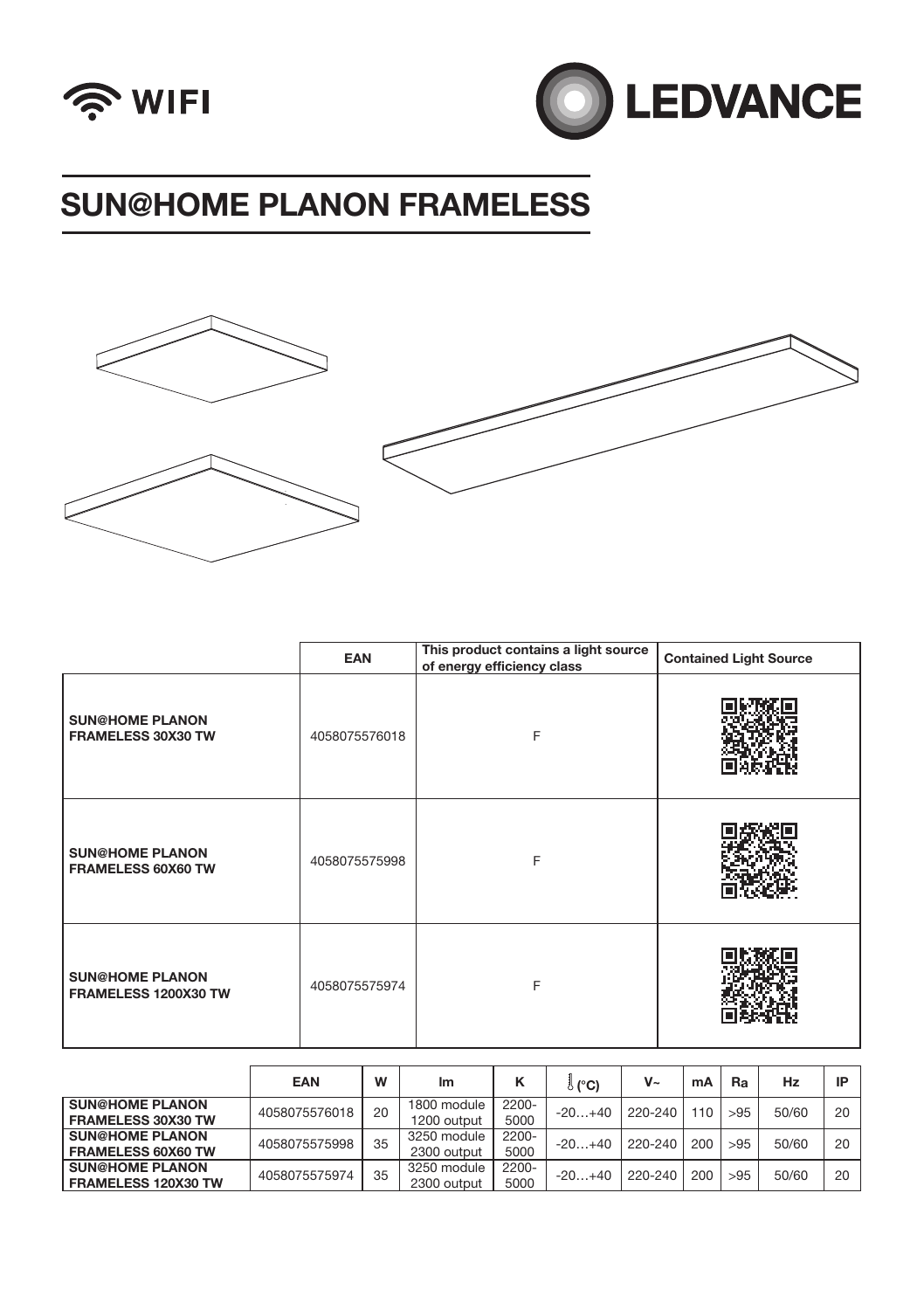

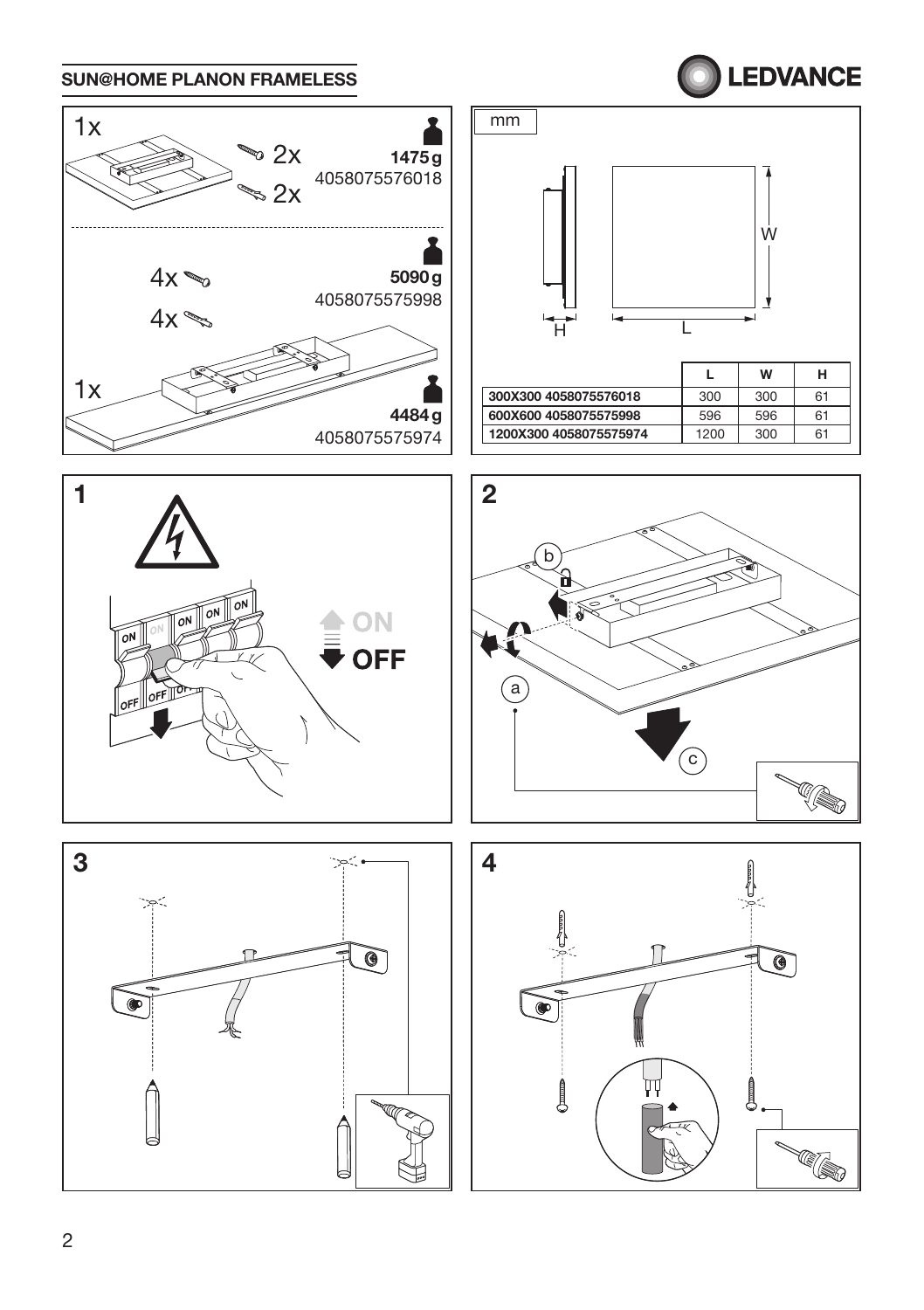## LEDVANCE











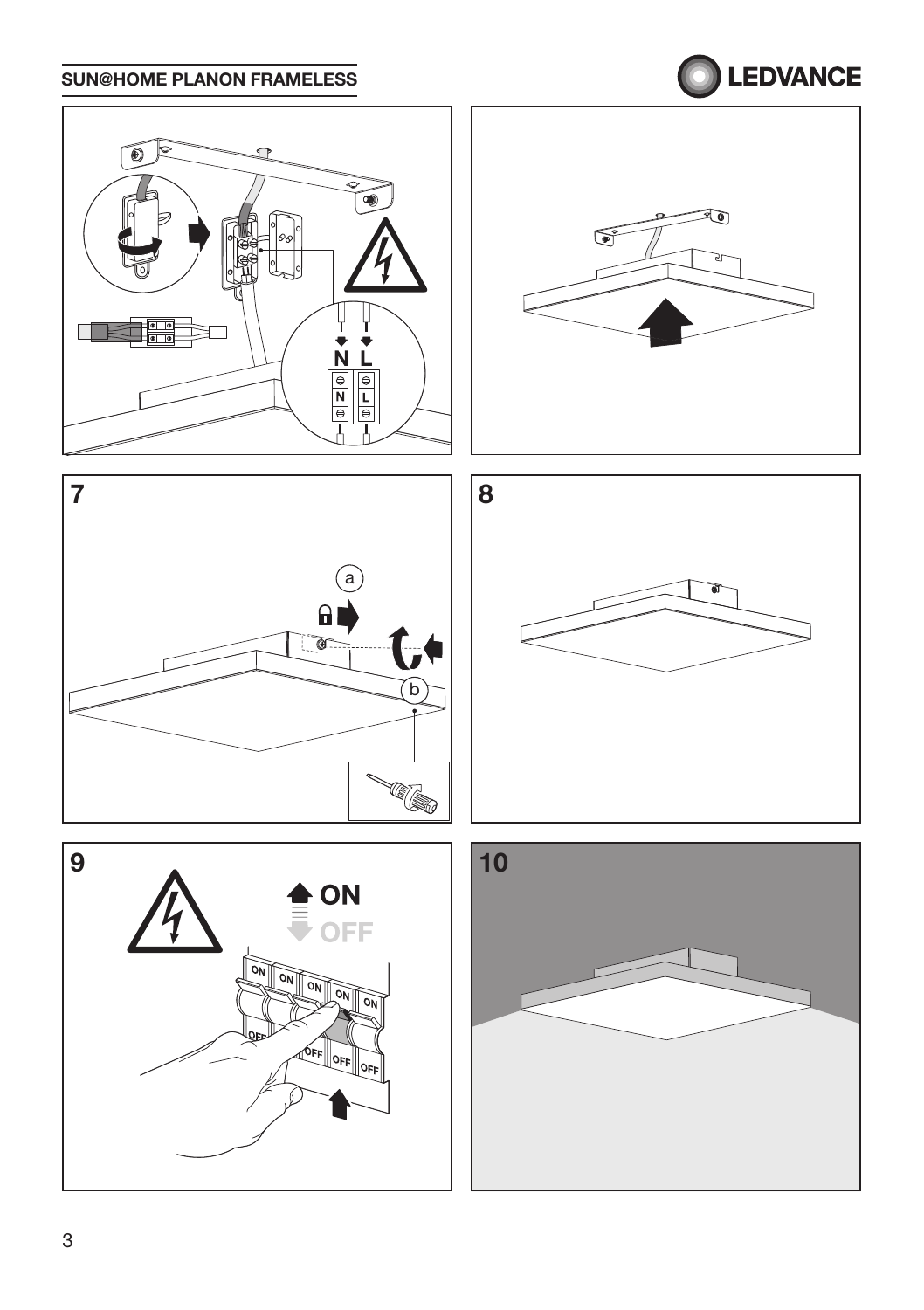

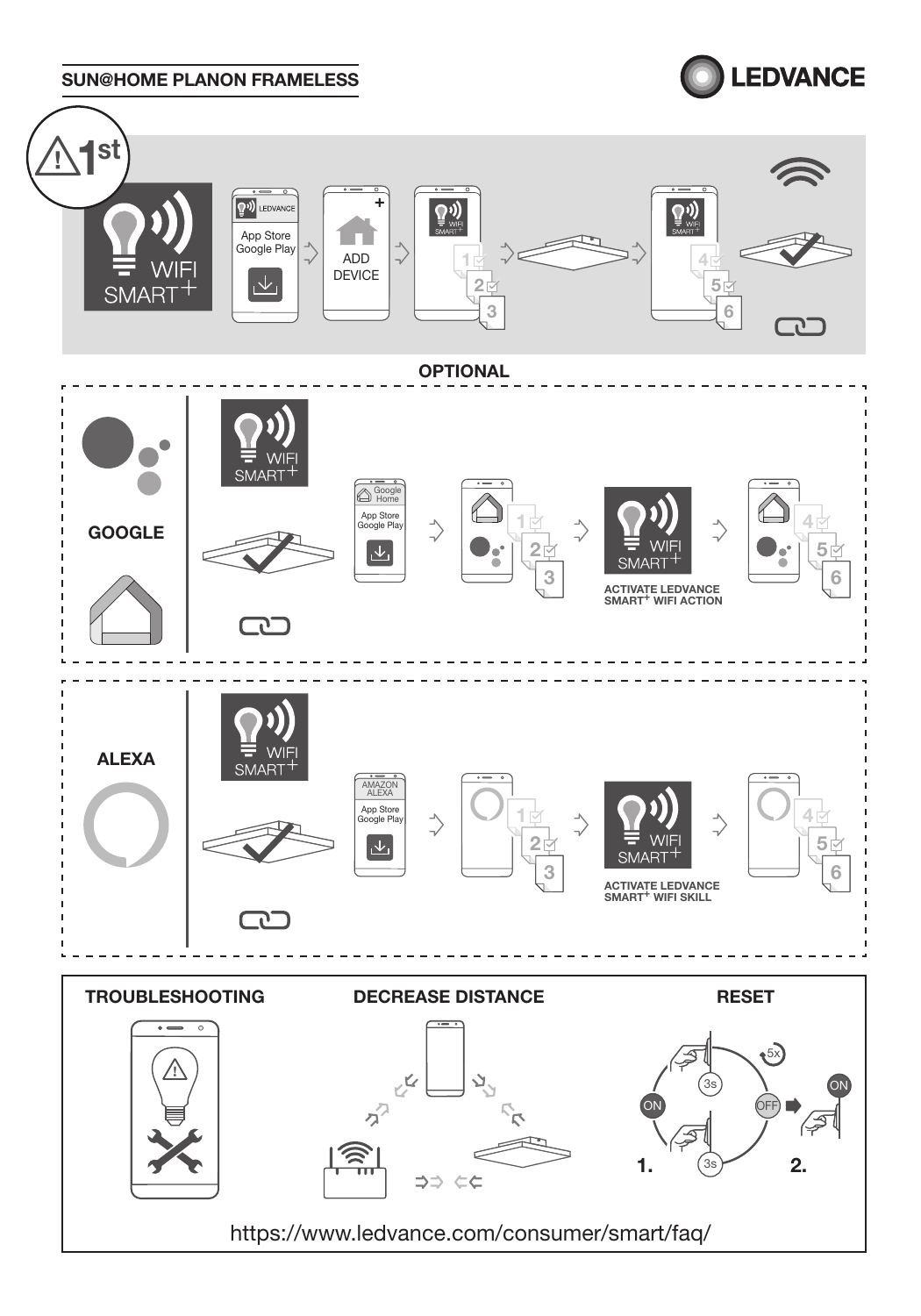### **LEDVANCE**



 Wochentage und Uhrzeiten anpassen GB Adapt days of the week and times of day F Ajuster les jours de la semaine et les heures de la journée

 Farbtemperatur und Helligkeit anpassen GB Adapt color temperature and brightness **E Ajuster la température de couleur et**<br>la luminosité Ajuster la terriperature de couleur et entre la mateur de la complexe de Pour plus d'informations, rendez-vous sur<br>la luminosité www.ledvance.com/sunathome

Cozy<sup>4</sup>

Active

⊙ Attivazione della funzione Ritmo biologico. Adattamento dei giorni della set-<br>timana e delle ore del giorno. Adattamento di temperatura del colore e luminosi-Activar función "Ritmos biológicos". Adaptar días de la semana y horas del Calcius de la semana y horas del Calcius de la semana y horas del c día. Adaptar temperatura cromática y brillo. Para mayor información, visite: www. ledvance.com/sunathome Ativar a Função de Ritmos Biológicos. Ajustar os dias da semana e as horas do dia. Ajustar a temperatura e o brilho da cor. Para mais informações, visite: www.ledvance.com/sunathome Ενεργοποίηση της λειτουργίας Biological Rhythms. Προσαρμογή ημερών της εβδομάδας και ωρών<br>της ημέρας. Προσαρμογή θερμοκρασίας χρώματος και φωτεινότητας. Για περισ-<br>σότερες πληροφορίες επισκεφθείτε: www.ledvance.com/sunathome ® Activeer de functie "Biological Rhythms". Pas de dagen van de week en de tijden aan. Pas de kleurtemperatuur en de helderheid aan. Bezoek: www.ledvance.com/ sunathome voor meer informatie ⑤ Aktivera funktionen Biorytmer. Anpassa<br>veckodagarna och tidpunkten på dygnet. Anpassa färgtemperaturen och ljusstyrkan. För ytterligare information besök: www.ledvance.com/sunathome Ak-tivoi Biological Rhythms-toiminto. Säädä viikonpäiviä ja kellonaikoja. Säädä vä rilämpötilaa ja kirkkautta. Jos kaipaat lisätietoja, käy sivuilla: www.ledvance.com/<br>sunathome © Aktivér Biological Rhythms-funksjonen. Tilpass ukedager og<br>klokkeslett. Tilpass fargetemperatur og lysstyrke. For ytterligere logicaľ Rhythms. Juster ugedage og klokkeslæt. Justér farvetemperatur og lys-<br>styrke. For yderligere oplysninger, gå til: www.ledvance.com/sunathome ම2 Za-<br>pněte funkci Biological Rhythms. Nastavte dny v týdnu a denní dob barevnou teplotu a jas. Pro další informace klikněte na: www.ledvance.com/ sunathome Активируйте функцию Biological Rhythms. Настройте дни недели и время суток. Настройте температуру цвета и яркость. Для получения<br>дополнительной информации посетите веб-сайт; www.ledvance.com/<br>sunathome @ Aktiválja a Biological Rhythms funkciót. Allítsa be a hét napjait és<br>a na www.ledvance.com/sunathome Włącz funkcję Biological Rhythms. Dostosuj dni tygodnia i godziny. Dostosuj temperaturę koloru i jasność. Aby uzyskać wię-

cej informacji, odwiedź stronę: www.ledvance.com/sunathome ® Aktivovať<br>funkciu Biological Rhythms. Prispôsobiť dni v týždni a časy dňa. Prispôsobiť<br>teplotu a jas farby. Pre viac informácií navštívte: www.ledvance.com/sunat com/sunathome Biyolojik Ritimler işlevini etkinleştirin. Haftanın günlerini ve saatlerini ayarlayın. Renk sıcaklığı ve parlaklığını ayarlayın. Daha fazla bilgi için: www.ledvance.com/sunathome ⑯ Aktivirajte funkciju Biological Rhythms. Pri-<br>lagodite dane u tjednu i vrijeme. Prilagodite temperaturu boje i svjetlinu. Za do-<br>datne informacije posjetite: www.ledvance.com/sunathome ☺ Activ tura culorii și luminozitatea. Pentru mai multe informații vizitați: www.ledvance.<br>com/sunathome ® Активирайте функцията Biological Rhythms. Адаптирайте<br>дни от седмицата и часове от деня. Адаптирайте цветната температура sunathome ® Aktiveerige Biological Rhythms funktsioon. Kohandage nädala-<br>päevi ja kellaaegu. Kohandage värvitemperatuuri ja heledust. Täpsem teave: www.<br>ledvance.com/sunathome ® ljunkite funkcija "Biological Rhythms". Nus savaitės dienas ir paros laiką. Nustatykite spalivų temperatūrą ir ryškumą. Daugiau<br>informacijos žr. puslapyje: www.ledvance.com/sunathome @ Aktivizēt funkciju<br>"Biological Rhythms". Koriģēt nedēļas dienas un dienas laikus. tokom dana. Prilagodite temperaturu boje i nivo osvetljenosti. Za više informaciја posetite: www.Īedvance.com/sunathome Активуйте функцію Biological<br>Rhythms. Налаштуйте дні тижня та час доби. Налаштуйте температуру кольору та яскравість. Для отримання додаткової інформації відвідайте веб-<br>сайт: www.ledvance.com/sunathome © Biological Rhythms функциясын іске<br>қосыңыз. Апта күндерін және күн уақыттарын реттеңіз. Түс температурасын<br>және ж com/sunathome

www.ledvance.de/sunathome

GB For further information visit: www.ledvance.com/sunathome